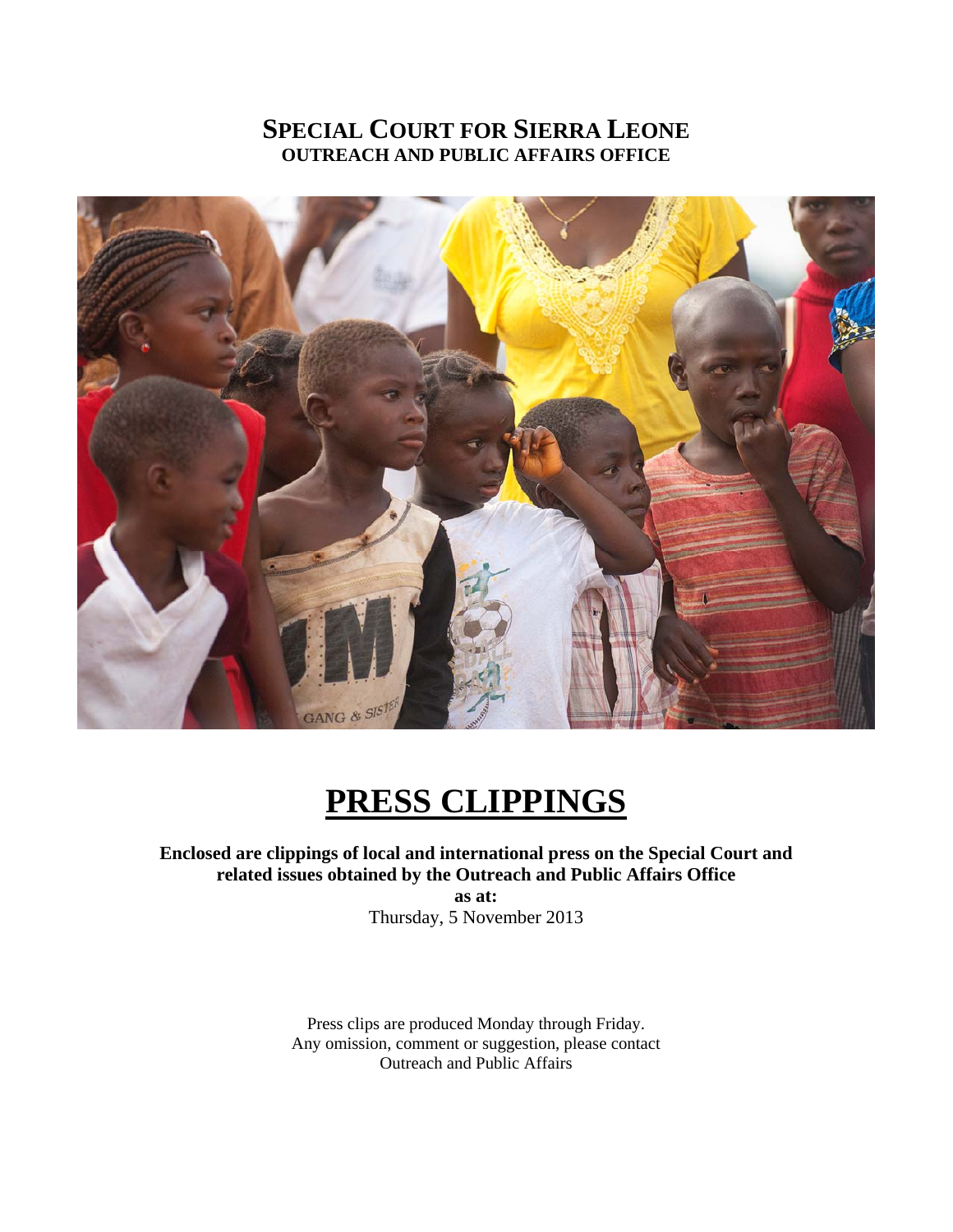| ٦ |   |         |  |
|---|---|---------|--|
|   | ٠ | I<br>۰, |  |
|   |   |         |  |
|   |   |         |  |

| <b>Local News</b>                                                                        |           |  |  |  |  |
|------------------------------------------------------------------------------------------|-----------|--|--|--|--|
| Sierra Leone Supports ICC & ICJ / New Citizen                                            | Page 3    |  |  |  |  |
| <b>International News</b>                                                                |           |  |  |  |  |
| 'Taylor Behind Bars in Britain Alongside Notorious Murderers, Others' / AFP              | Pages 4-5 |  |  |  |  |
| Sierra Leone Ruling Seen as Landmark for Justice / Institute for War and Peace Reporting | Pages 6-9 |  |  |  |  |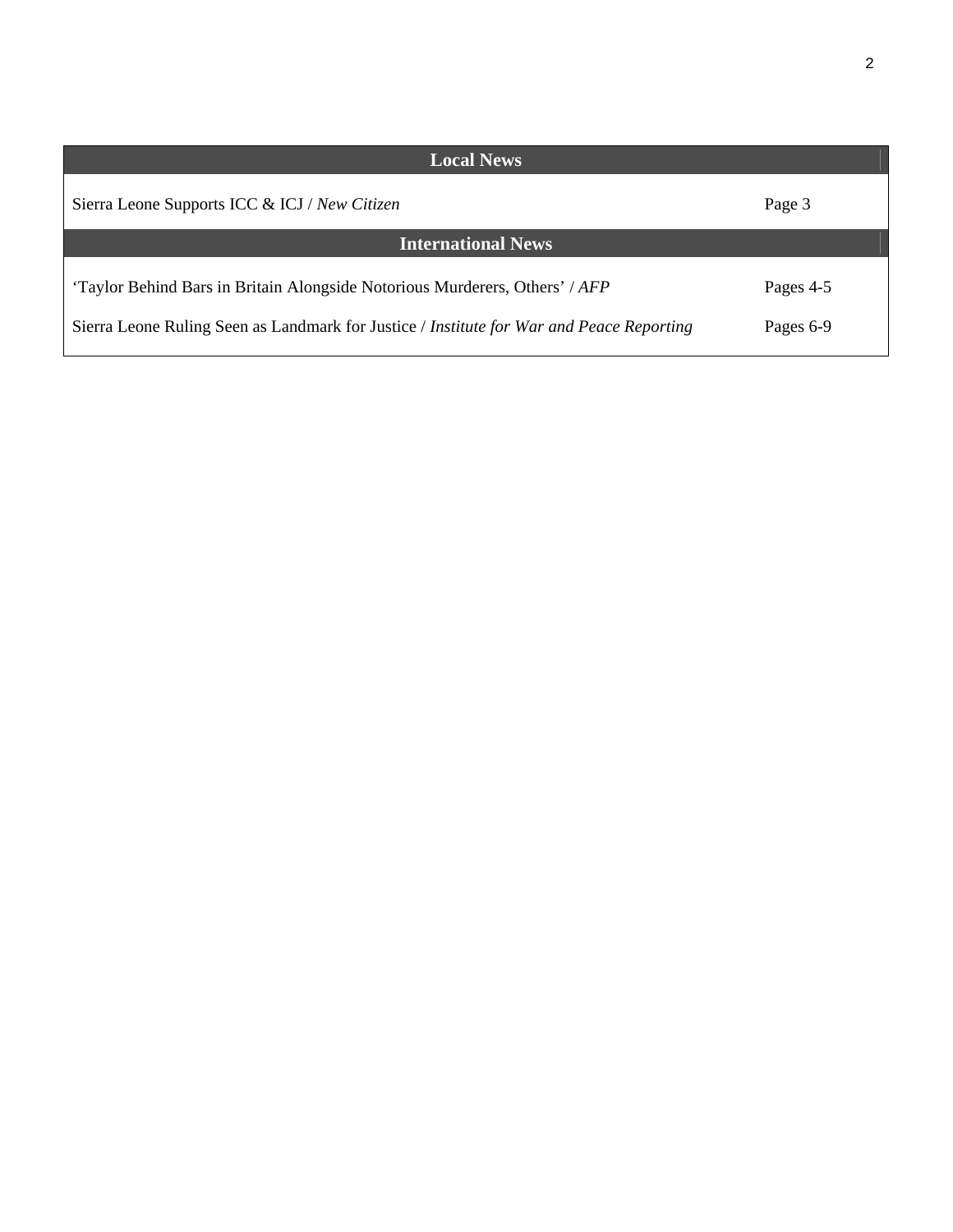# **Leone Supports ICC & ICJ**

By Chernor Ojuku Sesay

lierra Leone's Ambassador to the Kingdom of Bel gium and Head of Mission to the European Union has said the country would continue to support both the International Criminal Court (ICC) and the International Court of Justice (ICJ) to curb perpetrators of wars and human rights abusers

Ambassador Ibrahim Sorie made these remarks to both King Alexander Williams of The Netherlands and Jose Manuel Barroso, President of the European Commission whilst presenting the Letters of Recall of his predecessor and his Letters of Credence to both on Wednesday, October 30 and Monday, November 4 respectively.

The Sierra Leone envoy informed both that his country is a direct beneficiary of international justice through which the country was able to attained peace and those with the greatest responsibilities for those heinous crimes committed during the country's eleven-year old civil war brought to justice and now behind bars.

"The government and people of Sierra Leone are grateful to the government and people of The Netherlands for not only hosting these two important international courts, but for also accommodating thousands of Sierra Leoneans who fled the country during those dark days of our crisis", he told the King.

Ambassador Sorie informed both leader's of his country's progress so far in the areas of maintaining peace, stability, good governance, human rights, rule of law, women's empowerment, fight against graft, mining and agriculture, adding that there are positive prospects for Sierra Leone to become an oil producing country in the next two or three years which he hoped will significantly improve the human capital of Sierra Leoneans.

He thanked President Barroso for the European Commission's indicative envelope of the 11th EDF package which has been increased to 370 million euros in the next seven years and further outlined some of the major contributions of the EU to the country including roads infrastructural development, agriculture, environment, health sector, decentralised service delivery programmes and support to the National Electoral Commission

Both leaders extend fraternal greetings to the President, government and people of Sierra Leone, emphasising the need for the continent to remain supportive of the efforts of both the ICC and ICJ.

President Barroso added that the European Commission will continue to assist Sierra Leone in all areas including the fight against corruption, the efforts of which he commended the government adding that he looked forward to once again meeting President Koroma in April next year in Brussels.

In a related development, Ambassador Sorie on Tuesday, October 22 also presented his Letters of Credence to Grand Duke Henri of the Grand Duchy of Luxembourg where he emphasised the shift in his country's diplomatic policies from the usual reception or cocktail style of diplomacy to economic diplomacy and reassured the Duke of the continued strengthening of bilateral ties between the two countries.

Meanwhile, in a rather solemn mood, the Head of Chancery at the Sierra Leone Embassy in Brussels, Haja



Ambassador Ibrahim Sorie presenting Letters of Recall to President of the European Commission, Jose Manuel Barroso

Fatmatta Binta Wurie has bid farewell to staff of the Embassy as her tour of duties come to an end. She left Brussels on Tuesday, November 5.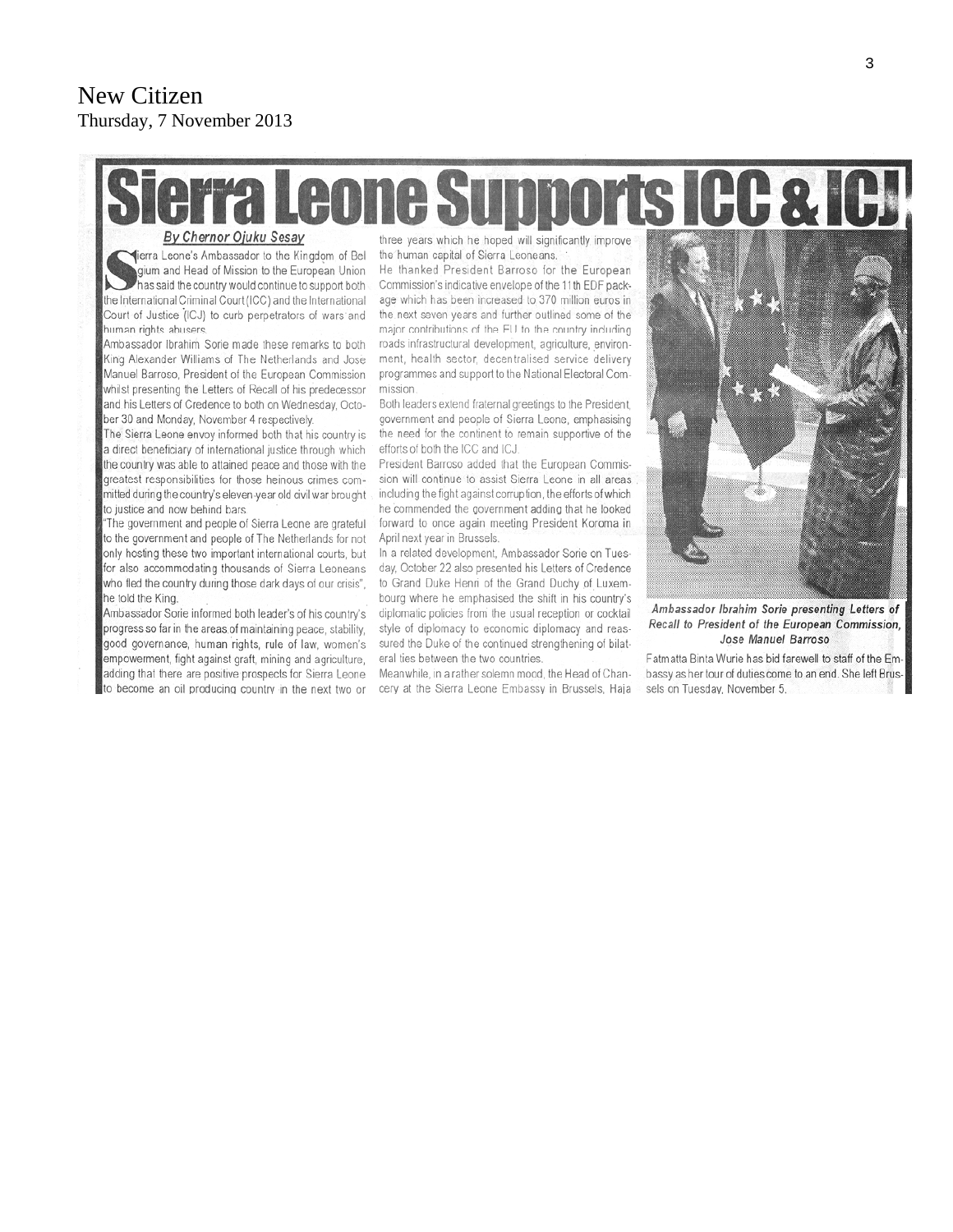## Agence France-Presse

Thursday, 7 November 2013

#### **'Taylor behind bars in Britain alongside notorious murderers, others'**

IF the claims of the family of Liberia's former warlord, Charles Taylor, are anything to be trusted, he is



currently being held in one of Britain's highest security prisons, alongside notorious murderers, terrorists, psychopaths and paedophiles.

 The facility, HMP Frankland, near the northeastern English city of Durham, houses 800 of the most dangerous offenders in the prison system and is the jail where double child-murderer, Ian Huntley, had his throat slashed by inmates three years ago.

 "He is being incarcerated in Frankland prison," Taylor's wife, Victoria Addison Taylor, told Agence France Presse (AFP)

Wednesday.

The revelation by Taylor's wife was the first indication of the former president's whereabouts.

 "They took him to this prison where high (risk) criminals, terrorists and other common British criminals are kept and he is being classified as a high risk prisoner... He is going through humiliation and you cannot treat a former head of state that way," she added.

 It would be recalled that the 65-year-old former president in September lost his appeal over a catalogue of gruesome acts committed by the Sierra Leonean rebels he aided and abetted during that country's 1991-2001 civil war – one of the most brutal in modern history.

He was transferred to an unnamed prison in Britain last month.

 However, Frankland is the largest of five high-security prisons in England and Wales, where inmates included the two men jailed for the high-profile murder of British police officer, Sharon Beshenivsky.

 The prison previously held Harold Shipman, one of the most prolific serial killers in recorded history, blamed for up to 250 murders, who hanged himself in HMP Wakefield in January 2004.

 Huntley, 39, jailed for life for the 2002 murders of 10-year-old school friends – Holly Wells and Jessica Chapman – was rushed to hospital in 2010 after being found lying in a pool of blood at Frankland, his throat slashed with a makeshift knife.

 In 2011, two prisoners disembowelled 23-year old Mitchell Harrison, who had been convicted for raping a 13-year old girl.

 Also, triple killer, Kevan Thakrar, stabbed three prison guards several months earlier while British Al-Qaeda activist, Eesa Bharot, needed a skin graft after he was attacked with hot oil and boiling water by fellow inmates in 2007.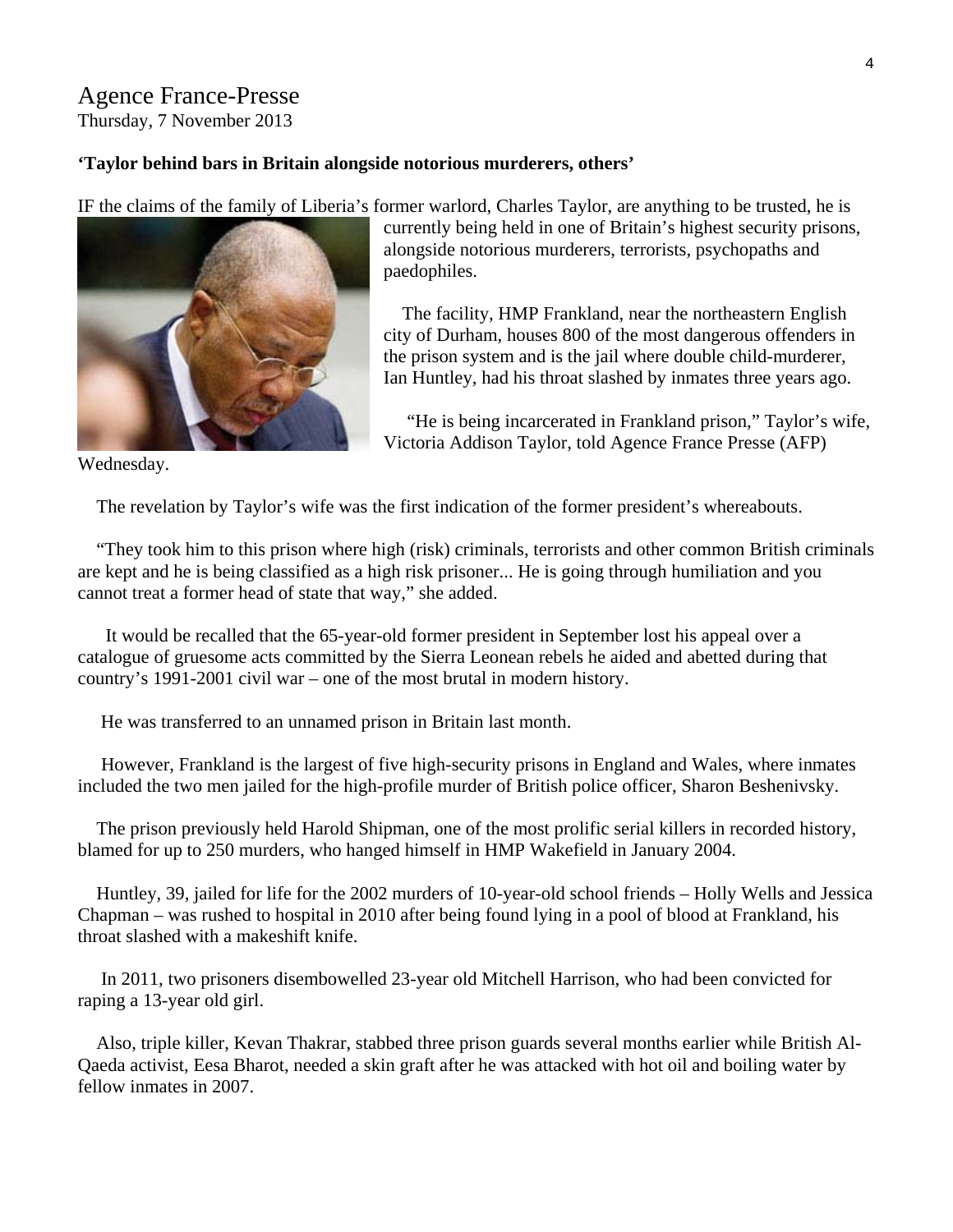Taylor is likely to spend the rest of his life behind bars after the UN-backed Special Court for Sierra Leone (SCSL) in The Hague upheld his 50-year sentence in September.

 His landmark sentence on 11 counts of war crimes and crimes against humanity was the first handed down by an international court against a former head of state since the Nazi trials at Nuremberg in 1946.

 The British government had offered in 2007 to house Taylor in a British jail if he was convicted, and to cover the costs of his imprisonment.

 As Liberia's president from 1997 to 2003, Taylor was accused of supplying guns and ammunition to rebels in neighbouring Sierra Leone in a conflict notorious for its mutilations, drugged child soldiers and sex slaves.

 He was found guilty of supporting the rebels during a civil war that claimed 120,000 lives between 1991 and 2002, in exchange for "blood diamonds" mined by slave labour.

 Meanwhile, Taylor's wife said she was getting information on her husband's poor treatment from his British-based daughter from a previous marriage, Charlene Taylor, who has spoken to the former president once since he was moved to Frankland.

 His current wife told AFP he was being subjected to daily strip searches, denied a blanket in his cell and believed there was a plot to have him killed.

 The British government dismissed as "utter nonsense" claims made in October by a spokesman for the Taylor family that the ex-warlord was being treated badly in jail.

 But the leader of his NPP party in Liberia this week threatened Britons living in the West African nation with reprisals over his treatment.

 "If they try to make Taylor uncomfortable where he is, we can make Liberia very uncomfortable for some of their citizens through our traditional values," NPP Chairman, Cyril Allen, told journalists in the capital, Monrovia.

 "They are roaming around our interiors, they are roaming around our country, and this government cannot protect them.

 "You cannot take our traditional leader and treat him like a common British criminal. If they don't stop treating our (leader) in a manner that is unacceptable to us, we are going to fight back," he warned.

 A British justice ministry spokesman said the department wouldn't confirm the locations of individual prisoners.

 However, a government source told AFP: "He's a convicted prisoner and will be treated as a convicted prisoner. There's no special treatment accorded to him because of his former status."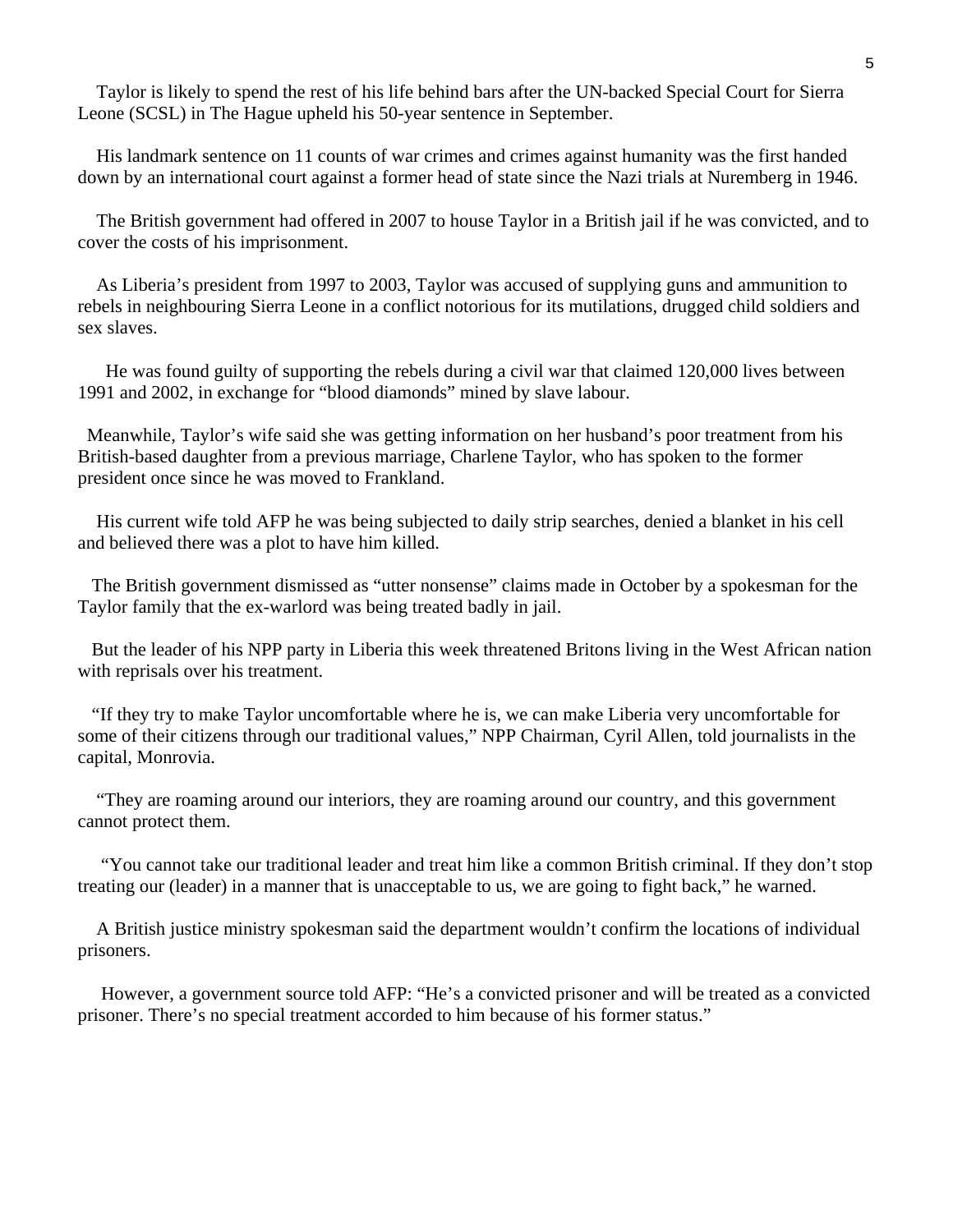### Institute for War and Peace Reporting

Wednesday, 6 November 2013

#### **Sierra Leone Ruling Seen as Landmark for Justice**

Experts say handling of Charles Taylor case has far-reaching implications.

By Danielle Cohen Henriquez, Casper van Gemert - International Justice - ICC ACR Issue 371,

The decision by appeals judges to uphold the war crimes conviction of former Liberian president Charles Taylor has been welcomed as a milestone for international justice, and one that might set a precedent for other courts.

Despite a ruling seen as a success, advocates of justice and people who suffered directly from the widespread atrocities committed in Sierra Leone's 11-year war say more still needs to be done to heal the wounds.

On September 26, judges confirmed the 50-year sentence handed to Taylor in May 2012 by the Special Court for Sierra Leone (SCSL) for aiding and abetting five counts of war crimes and six counts of crimes against humanity during the civil war. He was convicted of crimes of terrorism, murder, mutilation, rape, sexual slavery, pillage, enslavement and the use of child soldiers between 1996 and 2002.

As Liberian leader, Taylor was found to have supported to the rebel Revolutionary United Front (RUF) and the Armed Forces Revolutionary Council (AFRC) in neighbouring Sierra Leone. Appeals judges agreed with the trial judgement which found that Taylor supplied the rebels with weapons and ammunition, military personnel, and sustained operational support. It was established that members of the two groups systematically killed, raped and mutilated tens of thousands of people, and recruited thousands of children to be used as soldiers, often forcing them to carry out killings.

Judges said that Taylor's actions amounted to "some of the most heinous and brutal crimes recorded in human history".

On October 15, he was transferred to a prison in Britain where he will serve his sentence.

The SCSL was established in 2002 after Sierra Leone's government asked the United Nations to help hold to account those responsible for atrocities committed during the war.

The court was run jointly by the government and the UN, and it prosecuted those responsible for grave breaches of both international humanitarian law and Sierra Leone's own legislation. It functioned in the capital Freetown, but a decision was taken. to hold the Taylor trial in The Hague because of security concerns in west Africa.

The court has convicted 16 people to date, including RUF commander Issa Sesay, and Brima Bazzy Kamara of the AFRC. They were sentenced to 52 and 46 years in jail, respectively.

One of those indicted by the SCSL, Johnny Paul Koroma, has yet to be captured and tried. It is not clear whether he is still alive.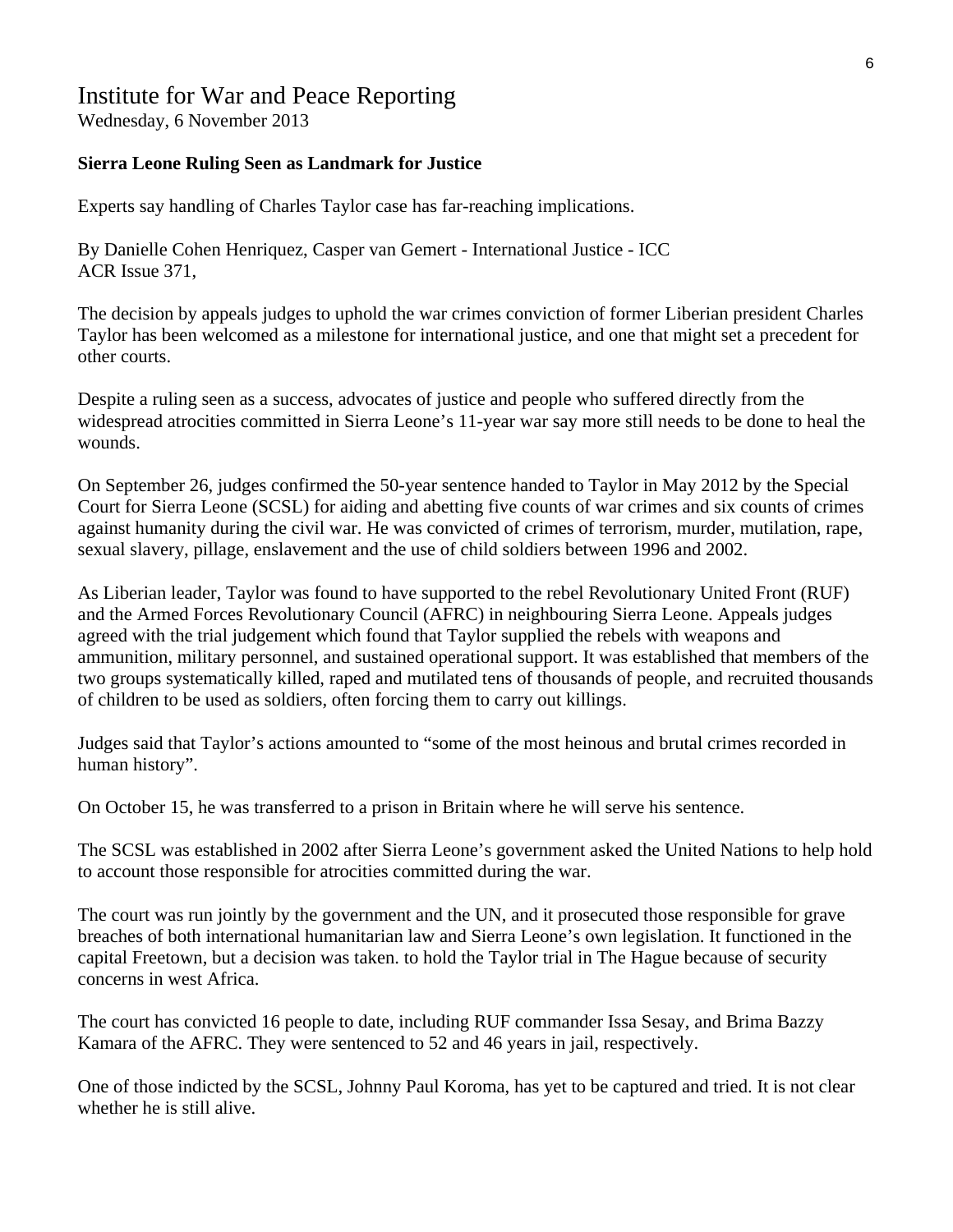For victims, the Taylor ruling has provided some sense of justice.

Abu Fofanah was 17 when rebels broke into his house and shot his father dead before his eyes. Abu Fofanah was in the public gallery of the courtroom in The Hague on September 26 to see judges confirm Taylor's 50-year sentence.

"When his sentence was pronounced, this was a very emotional moment," he told IWPR. "Finally, after such hard times, someone who's directly responsible was put behind bars. And everyone in Sierra Leone agrees that a place behind bars is the only place for him."

Human rights groups, too, hailed Taylor's conviction.

Stephanie Barbour, head of Amnesty International's Centre for International Justice, told IWPR that the verdict was particularly significant as Taylor was the first ex-head of state convicted by an international court since the Nuremberg trials that followed the Second World War.

"It shows that no one is above the law," Barbour said. "The fact that his position of authority didn't provide him any immunity from being investigated, prosecuted and held accountable for these very serious crimes is a sign of how important the Special Court has been in the landscape of international criminal justice, and in developing a legacy of accountability for Sierra Leone."

But while the judgement was welcomed by supporters of international justice, some experts also point to the SCSL's limitations – it cannot try the many lower-level perpetrators, and it does not award compensation to victims.

As with most international courts, prosecutors at the Special Court targeted those in positions of leadership who they felt bore the greatest responsibility for the crimes concerned. While those who planned operations were brought to trial, those who actually carried out attacks on civilians were never prosecuted.

The 1999 Lomé Peace Accord signed by Sierra Leone's government and the RUF granted amnesty to all those who committed war crimes during the conflict. Only the SCSL had powers to overrule domestic amnesties, but it has not been able to prosecute more than a few perpetrators due to constraints of jurisdiction and restricted resources.

With the trials now over, the SCSL will be scaling down its staff in the coming months, and will focus on issues of witness protection, archives, and any reviews of sentences.

"Certainly, I think that there would have been great public support for many more cases," Barbour said. "But the Special Court could only bring in people who were bearing the greatest responsibility, and the prosecution adopted the strategy to look at the very top of leadership of the organisations in question. So to this day, many perpetrators of the crimes still enjoy impunity due to the amnesties granted under the Lomé Peace Accord."

According to Ibrahim Tommy, executive director of the Centre for Accountability and Rule of Law in Freetown, between 500 and 1,000 individuals still enjoy immunity from prosecution.

"Even if only 20 per cent of them would be held accountable for their crimes, it would really send a signal that this country is ready to move forward in justice and accountability," he said.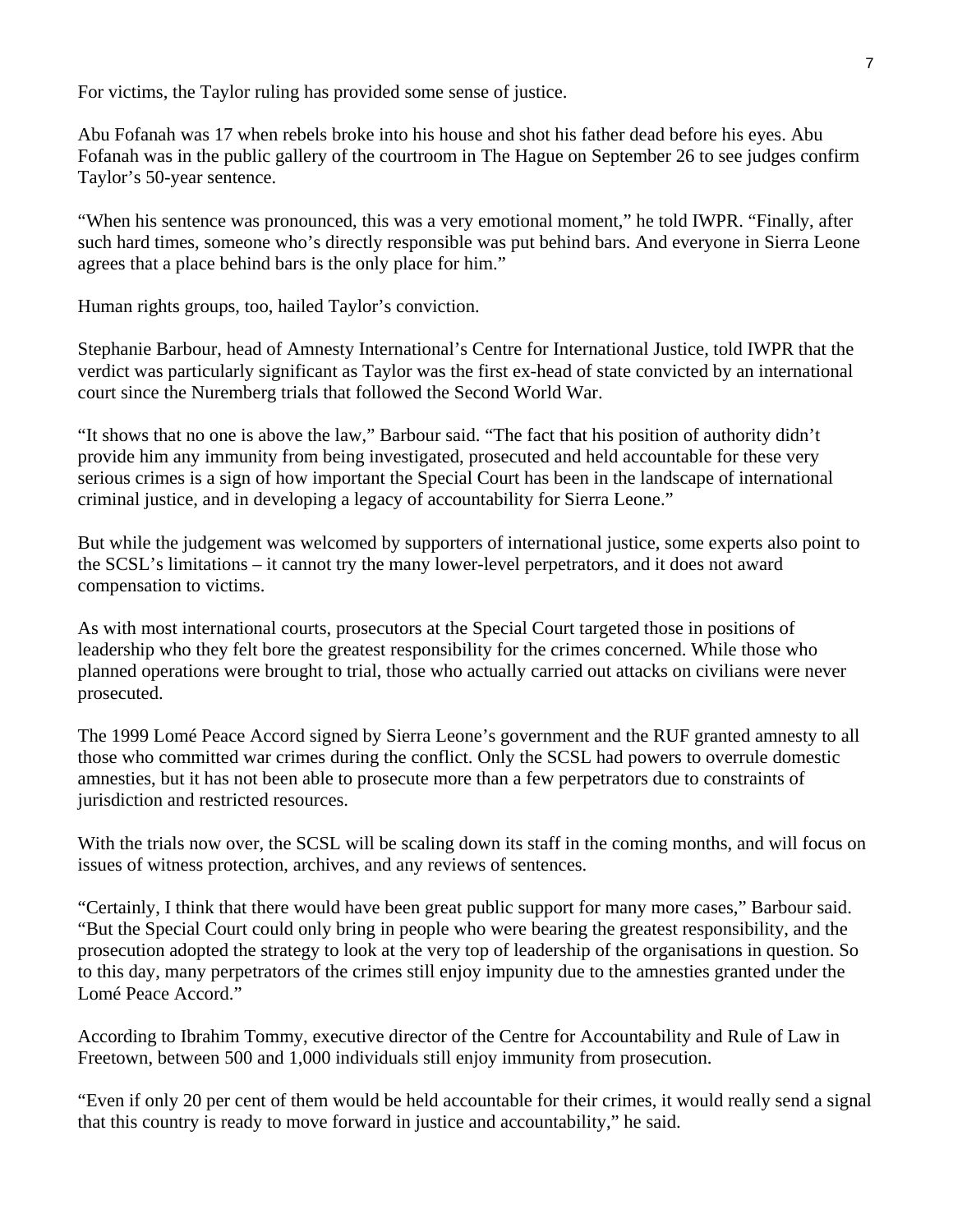Barbour believes there would have been great public support for bringing many more cases at SCSL. In the absence of further prosecutions, she said, "Sierra Leone should consider repealing the amnesty law now, and prosecuting the very large number of lower-level and mid-level perpetrators who are still enjoying impunity for the war crimes and the crimes against humanity they committed."

By contrast, the International Criminal Court in The Hague does have a reparations programme to accompany the judicial process.

Tommy said that while the verdict delivered against Taylor had been welcomed in Sierra Leone, an award of damages would have helped those affected by his crimes to rebuild their lives and move on from the conflict.

"Most people I've spoken to are glad to see justice done," Tommy said. "As much as we're happy to see Taylor being brought to justice, a lot more needs to be done to alleviate what's happened during the war. Economic justice is needed. But most people are not optimistic that any meaningful help will be provided before they die. They see the verdict as purely judicial justice."

Abu Fofanah shared Tommy's concerns, arguing that compensation would have genuine practical meaning for the many who were injured in the war.

"We had expected that with the conviction of Charles Taylor, people would also receive some form of reparations," he said. "People who've lost everything, people who've lost an arm or a foot, they can use reparations. But in my case, of course, that could never bring my father back. Because of Charles Taylor, I've lost half my youth."

Despite these limitations, the Special Court still enjoys widespread support in Sierra Leone, which has been attributed to the court's communication strategy and its success in making its work accessible to the general population.

This proved critical in not only bringing a sense of justice to victims of the civil war but also developing an understanding of who was behind the conflict and what exactly happened. According to Tommy, whose own organisation was set up in 2004 to inform the public about the work being done by the SCSL, outreach work also helped overcome early opposition to the justice process.

"Taylor was seen as a hero in the south of the country, so the court had to really explain itself," he said. "But the court was in some ways very fortunate to have begun in the country where the crimes occurred. This was a very unique position, and it took full advantage of that in terms of outreach. Public information was provided through the use of radio stations. We would also have discussion sessions after each screening [of court proceedings]. Members of the public could thereby meet people involved in the court and ask them questions."

Barbour believes that the SCSL should serve as a model for other international tribunals.

"If people don't have the opportunity to see the proceedings, engage with judges, prosecutors and defence lawyers, and to hear them explain their work, then they're unlikely to trust the outcome," she said. "And that trust is very much dependent on understanding whether the process was fair in the first place. So outreach is absolutely critical. We often say that justice delayed is justice denied, but I believe that justice invisible is justice denied."